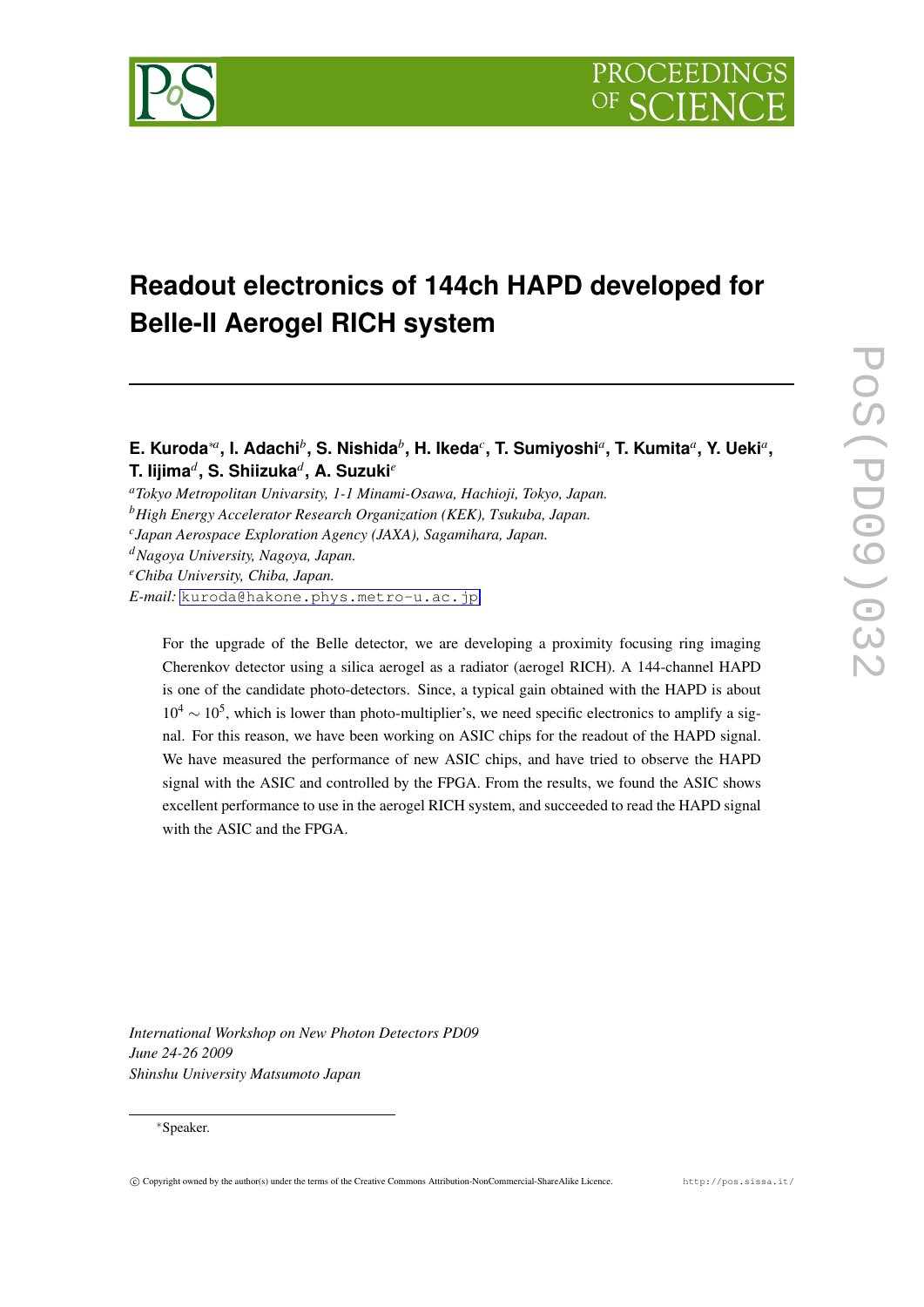## 1. Introduction

The threshold-type Cherenkov detector with the aerogel radiator (ACC) [\[1\]](#page-3-0) is used for  $\pi$ /K separation above 1GeV/c in the Belle experiment [\[2\]](#page-3-0). However, the ACC does not provide separation for high momentum particles around 4GeV/c in the forward end-cap region. For the Belle-II experiment to upgrade the present detector system, we have been developing a proximity focusing ring imaging Cherenkov counter with an aerogel radiator (aerogel RICH) [\[3\]](#page-3-0) as a new PID (particle identification) device to improve separation capability in this region. Our target is to provide more than  $4\sigma \pi/K$  separation in the kinematical range from  $1\text{GeV/c}$  to  $4\text{GeV/c}$ .

The requirements to a photo-detector for the aerogel RICH are; (1) sensitive to a single photon, (2) immune to 1.5 T magnetic field, (3) having large effective area, (4) pixelated with resolution 5  $\times$  5 mm<sup>2</sup>, (5) coverage of end-cap region (2 $\times$ 2 m<sup>2</sup>, 10<sup>5</sup> channels). As one of the candidates, we have been developing a 144-channel Hybrid Avalanche Photo Detector (HAPD) in a collaboration with Hamamatsu Photonics K. K. (HPK).

#### 2. 144-channel Hybrid Avalanche Photo Detector

Fig1-(a) shows the structure of a 144-channel multi-anode HAPD. Photons enter from the entrance window and generate photo-electrons from the photo-cathode. Photo-electrons are accelerated by a high electric field (*∼*8kV) inside the vacuum tube, and enter into the avalanche photo diode (APD). In these processes, a total gain of HAPD is from  $10^4$  to  $10^5$ . In the case of the 144-channel HAPD [\[4\]](#page-3-0), four APD chips are placed in a  $2 \times 2$  array. Each APD chip is divided into 36 channels with  $4.9 \times 4.9$  mm<sup>2</sup> pixel size (Fig1-(b), (c)).



Figure 1: (a)Structure of a 144-channel multi-anode HAPD. (b)Photograph of 144ch HAPD. (c)Schematic drawing of 144ch HAPD.

## 3. ASIC for readout of 144-channel HAPD

The requirements to the front-end electronics for the 144-channel HAPD in the Belle-II aerogel RICH system are; (1) high gain and low noise amplifier, (2) high density front-end electronics (100k channels), (3) possible to connect to the Belle-II DAQ system. Since only the ASIC (Application Specific Integrated Circuit) can meet these requirements, we have been working on an ASIC for readout of the 144-channel HAPD since 2003. Two types of ASIC chips, refer to as S-series and SA-series, were produced so far.

An S-series chip includes a preamplifier, a shaper and a variable gain amplifier, followed by a comparator for the digitization of analog-signals to on/off hit information, and a shift register for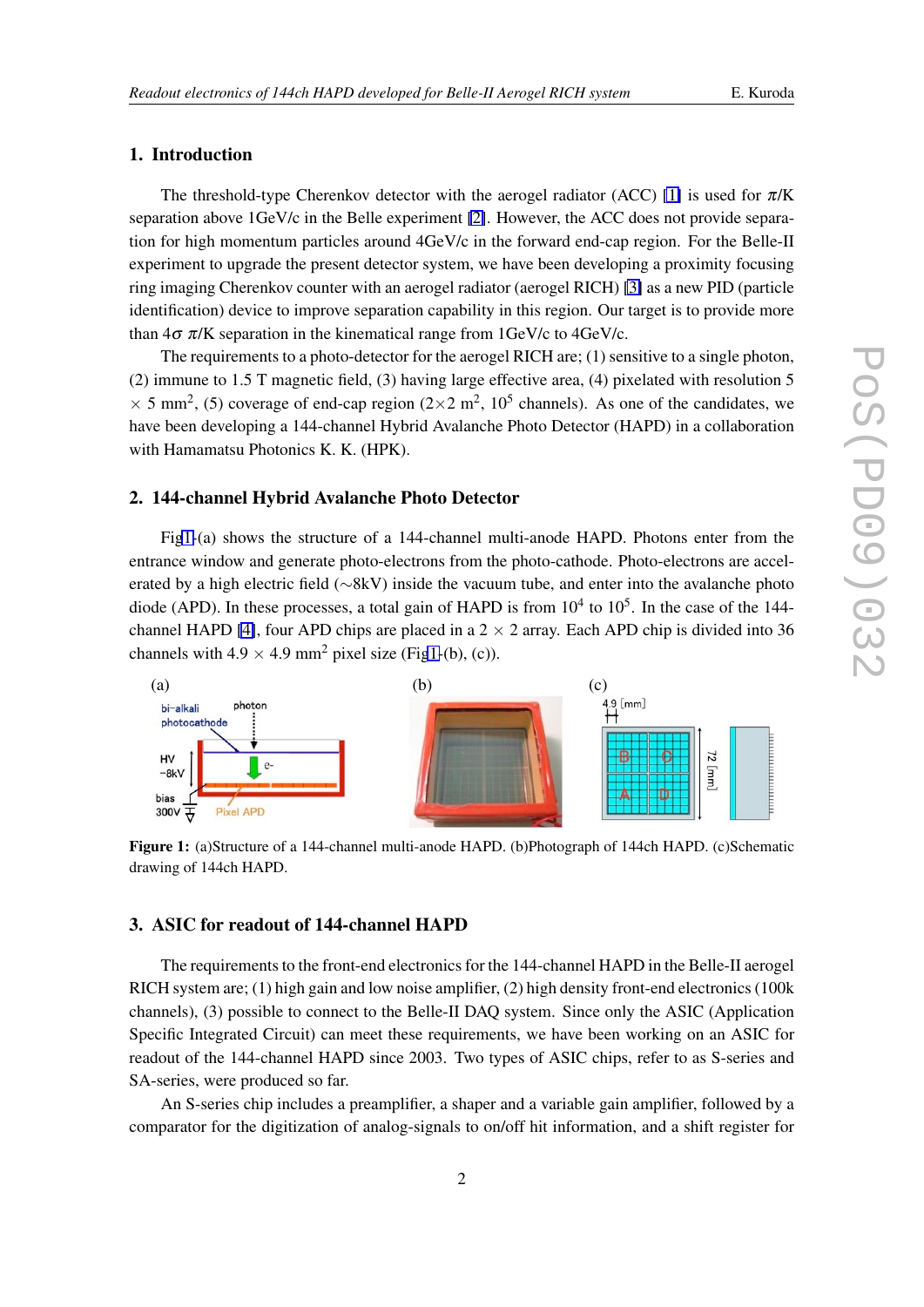<span id="page-2-0"></span>pipelined readout. The specifications of S-series [\[4\]](#page-3-0) are as follows; the target noise level is 1200 *e −* with an input capacitance of 80pF, which is equivalent with HAPD capacitance. An amplification of the variable gain system is adjustable from 1.25 to 20, and its shaping time can also be selected from 0.3 to 2.0  $\mu$ s. The threshold voltage is common for all channels (18channel/1chip), but the offset can be adjusted for each channel. Therefore, we can set appropriate threshold level for each channel.



Figure 2: Performance of SA01. Linearity of preamplifier at each setting of 4-step gain (left). Capacitance dependence of noise at setting shaping time to 1000ns (right).



Figure 3: Performance of SA02 (simulation). linearity of preamplifier at each setting of 4-step gain (left). Capacitance dependence of noise at each setting of 4-step shaping time (right).

The SA-series have being developed as the more flexible type based on experiences from Sseries. The main change from S-series is that the digital part (shift register) is dropped out to match the Belle-II DAQ scheme, and that only one amplifier is included. Therefore, an SA-series chip consists of a 4-step variable gain preamplifier, a 4-step variable shaping time (250, 500, 750, 1000 PS) shaper, and a comparator. The chip production is done at the MOSIS using TSMC CMOS 0.35  $\mu$ m process. An SA01 (1st version of SA-series) chip has only 12 channels, and the performance is shown in Fig2. The gain of the preamplifier is about 71, 89, 122, 291 mV/fC, and the noise level is 1175 *e −* with 80pF capacitance. This performance is enough to detect single photo-electron. However, output signal from the SA01 is already saturated even at single photo-electron signal of 63000 *e −* (i.e., an HAPD gain of 63000). As an upgrade from SA01, we are developing SA02 (the